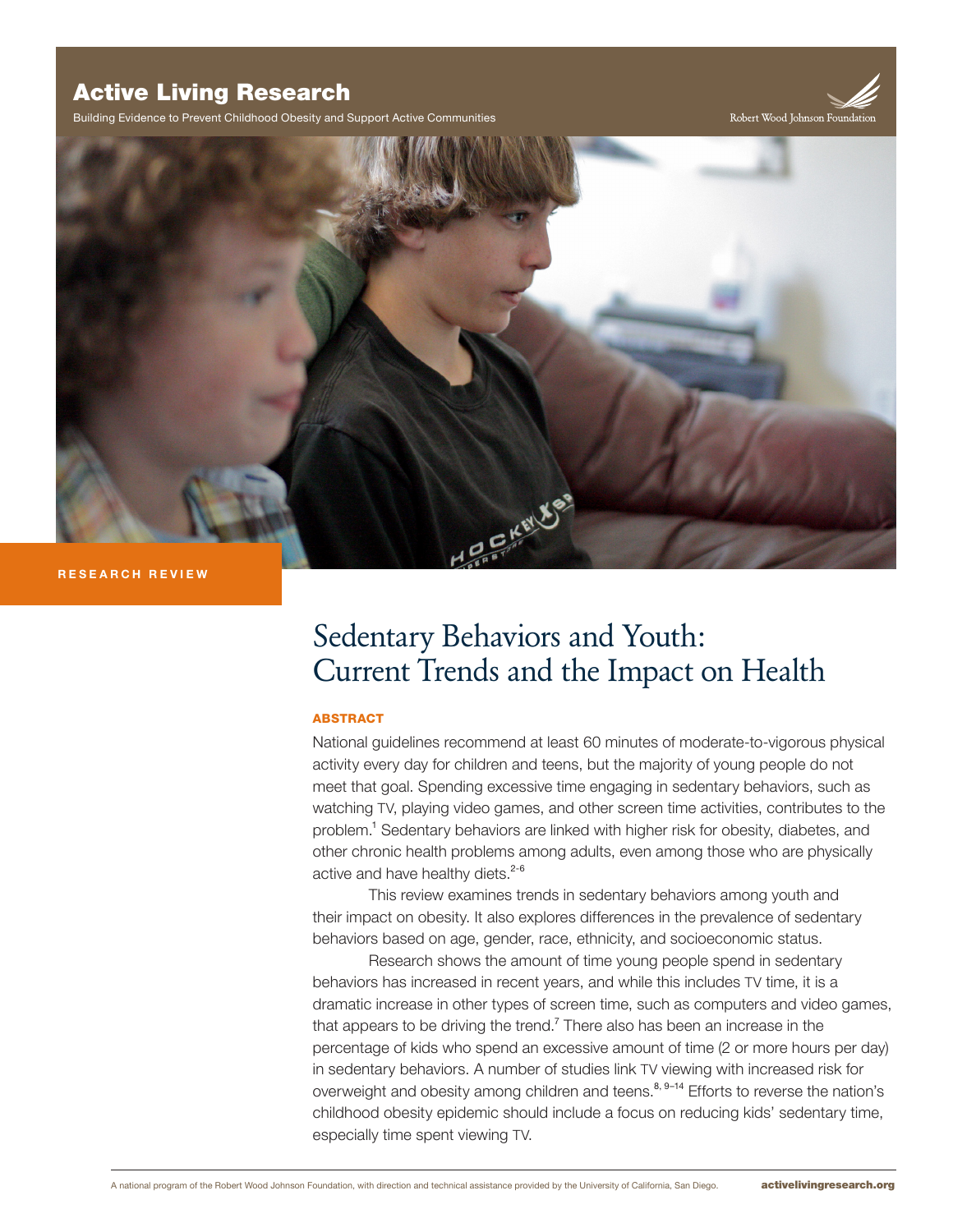#### **INTRODUCTION**

Childhood obesity is one of the most urgent threats to the health of our children and families.<sup>15</sup> Nearly one-third of all children and adolescents in the United States are overweight or obese, and rates among African American and Latino children, as well as children living in lower-income households, are even higher.<sup>15</sup> Obesity is associated with many serious health problems during childhood<sup>16-19</sup> and creates lifetime risks for cardiovascular disease, stroke, asthma, and some cancers.<sup>19</sup>

To prevent obesity and promote health among children, the American Academy of Pediatrics and other experts recommend a nutritious diet, regular physical activity, and limits on screen time, including TV viewing, video games, leisure-time computer use, and other screen-based activities that contribute to sedentary behaviors.

In recent years, there has been growing concern about the excessive amount of time many young people spend in sedentary behaviors (activities done in a sitting or reclining posture, e.g., watching TV). Youth who are sedentary have greater fat mass, higher body mass index (BMI), and greater risk of being overweight or obese, regardless of how much physical activity they get when not being sedentary.<sup>8, 12, 14</sup> There is also evidence that watching more TV impacts children's health as they grow older.<sup>8</sup> For example, children and teens who spend more than two hours per day watching TV are more likely to be overweight, have higher cholesterol levels, smoke, and have poor fitness as adults.<sup>1</sup>

Most of the evidence about the impact of sedentary behaviors on children's health is based on studies of TV time.<sup>8, 14</sup> Importantly, watching TV is also linked with unhealthy eating.<sup>12</sup> The association between TV time and overweight and obesity among youth may be due to a number of factors, including unhealthy eating, the biological effects of sitting, spending less time being physically active, or some combination.<sup>23, 24</sup> Sedentary time can also impact aspects of children's well-being beyond just their health. Young people who spend excessive time in sedentary behaviors also are more likely to have lower academic achievement, $8, 20$  poorer motor skills, $21$  and lower quality of life.<sup>22</sup>

Understanding trends in sedentary behaviors among children and teens and the related disparities will help inform efforts to reduce sedentary time among youth.

#### **METHODS**

This review is based on evidence gathered using PubMed and Google Scholar on the relation of sedentary behaviors to overweight and obesity, and the prevalence and correlates of sedentary behaviors. The emphasis is on understanding sedentary behaviors among low-income and high-risk ethnic/racial populations and communities, with a focus on African American and Latino populations. Article titles and abstracts were examined, and relevant articles were retrieved. Additional articles were identified through searches of the references of the initial set of publications. Position papers from organizations, such as the American Academy of Pediatrics, were also reviewed. Search limits were confined to the English language. Searches were not restricted by country of origin, date or study design.

#### *Defining Sedentary Behavior*

Sedentary behavior consists of behaviors occurring during waking hours that have a very low level of energy expenditure, such as sitting or lying down.<sup>25, 26</sup> Sedentary behaviors can consist of leisure-time activities (e.g., TV viewing; playing video games; leisure-time computer use) or sitting during school or work time.<sup>27, 28</sup>

Spending too much time in sedentary behaviors differs from not getting enough physical activity. In other words, being too sedentary is distinct from not meeting physical activity guidelines.<sup>28, 29</sup> The American Academy of Pediatrics recommends that parents limit school-age children's total media time (watching TV or videos and playing video games) to two hours per day.<sup>30</sup> For children under 5 years of age, time spent being sedentary outside of napping or resting should be no more than one hour per day, and none of this time should be spent watching TV or in other screen-based activities for children under 2 years of age.<sup>31, 32</sup> Research seems to indicate that the physiological benefits from reducing sedentary time are distinct from those of increasing moderate-to-vigorous physical activity, thereby making the reduction of sedentary behavior an important target of health intervention in its own right.<sup>33</sup>

Two main ways to assess sedentary behavior are with self-reports (i.e., surveys) or devices (most often accelerometers). Surveys can be used to determine whether the person is watching TV, using a computer, or riding in car.<sup>28</sup> Devices provide objective data on the amount of time spent at low energy levels, but they cannot distinguish between different domains (e.g. home, work, school) or types (e.g., watching TV, reading) of sedentary behavior the way surveys can. Studies in the past have not been able to properly assess the duration of sitting due to lack of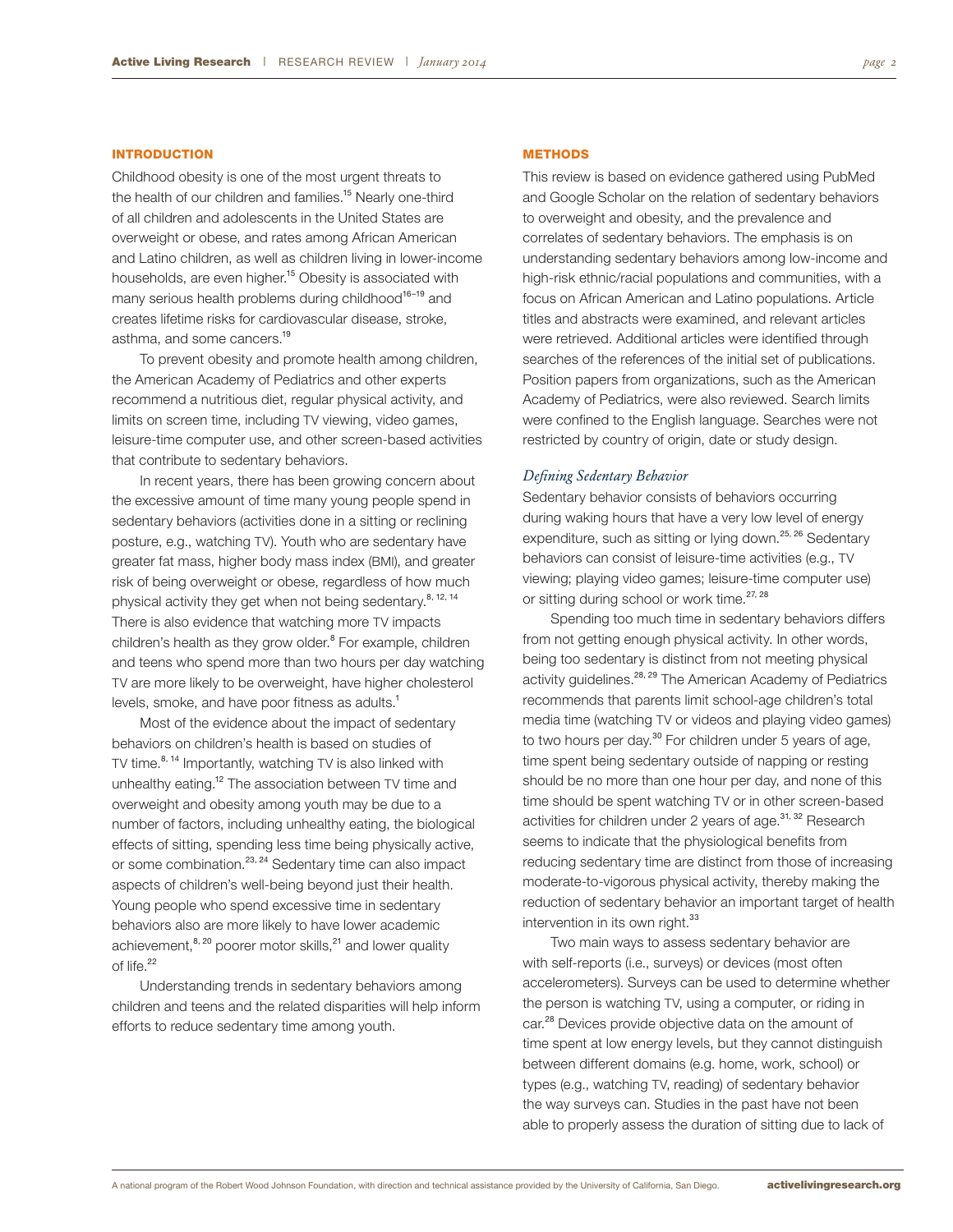instruments that can capture body posture. Only recently have researchers been able to start measuring posture using objective and valid measures.<sup>34</sup>

Seven review papers were found addressing either the role of sedentary behaviors in weight and/or the correlates of sedentary behaviors.<sup>8, 12, 35–39</sup> The majority of studies were based on self-reported sedentary behavior, few of which reported validity or reliability data for the instruments used. The self-reported evidence pertained mostly to TV time, with some on other screen time (e.g., video games, computers). Very little evidence was found on sedentary behaviors measured comprehensively, as few tools are able to assess sedentary behaviors occurring throughout the day.<sup>28</sup>

This review focuses on sedentary behaviors among children and adolescents, but includes evidence on adults when relevant. The 2008 National Physical Activity Guidelines defines children as younger than 11 years and adolescents as 12 to 17 years.<sup>40</sup> This review uses those definitions and defines youth as including children and adolescents. However, studies varied in the age ranges used in categorizing children, adolescents and youth.

#### KEY RESEARCH RESULTS

- **1. Sedentary behavior, primarily assessed as time spent viewing TV, increases risk for overweight and obesity in childhood and adolescence.**
- **2. Children and adolescents spend an average of 6 and 8 hours per day, respectively, in sedentary behaviors, both during and outside of school.**
- **3. The amount of time children and adolescents spend daily in sedentary activities, and the percentage of youths engaging in excessive sedentary time, both increased in recent years. A dramatic increase in screen time, which includes new ways to consume TV content, appears to be driving the increase in kids' sedentary time.**
- **4. African American children report spending more time in sedentary behaviors than do White children, and children from lower-income families report more sedentary time than children from more affluent families, but those disparities are not evident in studies based on objective measures.**
- **5. Older children and teens are more likely to spend more time in sedentary behaviors and to exceed recommended limits on sedentary time than younger children.**
- **6. The evidence on whether girls or boys are more sedentary is mixed. Objective data revealed teenage girls are more sedentary than teenage boys, but surveys indicated boys spend more time playing video games.**
- **7. Children who do not have limits on screen time and live in homes with multiple TVs and TVs in bedrooms are at greater risk for sedentary behavior.**

#### STUDIES SUPPORTING KEY RESEARCH RESULTS

Key Result 1: Sedentary behavior, primarily assessed as time spent viewing TV, increases risk for overweight and obesity in childhood and adolescence.

#### *TV Watching and Weight*

Three reviews found being sedentary (primarily measured as TV viewing) was related to an increased risk among children and adolescents of being overweight.<sup>8, 12, 14</sup> For example, a meta-analysis of 232 studies of youth ages 5 to 17 found considerable evidence that watching more than two hours of TV per day was associated with a higher risk of being overweight.<sup>8</sup> Also, 94 of the 119 cross sectional studies in this meta-analysis showed more time spent watching TV was associated with a higher risk of having unhealthy body composition and BMI. 8

Many individual cross-sectional studies found excessive TV viewing was related to a higher risk of overweight or obesity in children and adolescents.<sup>7, 41-44</sup> A large national study (n=46,707) showed children who watched TV for three or more hours daily had a 65 percent higher chance of being obese than children who spent less than one hour watching TV daily (Figure 1).<sup>41</sup> In another national study ( $n=2,000$ ), children who watched TV for three or more hours daily were 48 percent more likely to be obese than children who watched TV for less than one hour daily.<sup>7</sup>

There may also be racial/ethnic and socioeconomic differences in the link between sedentary behaviors and obesity. A survey of 3,596 youth aged 14 to 18 years revealed TV viewing, playing video games, and computer use put African American youth, but not their White peers, at elevated risk for obesity.<sup>45</sup>

#### *TV as a Risk Factor over Time*

Prospective studies provided stronger evidence on TV's role as a risk factor for obesity in youth. Several studies indicated a link between time spent watching TV during childhood with weight gain, obesity, and BMI increases later in life.<sup>8, 12, 20, 36</sup> A meta-analysis found evidence in 19 longitudinal studies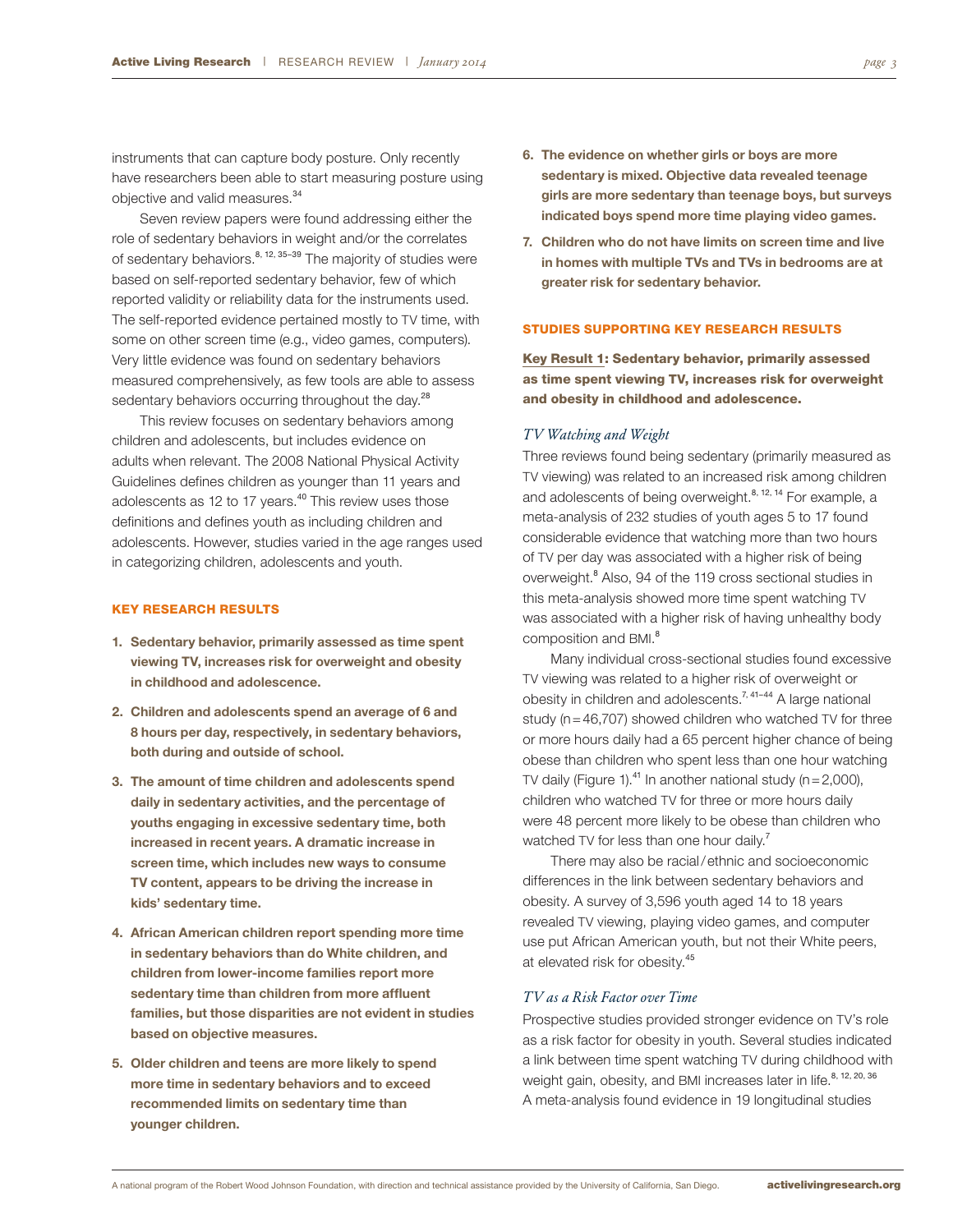that spending more than two hours per day watching TV was related to steeper increases in BMI, body weight, and fat mass over time.<sup>8</sup>

**Risk of Obesity**<sup>41</sup>





An international review provided clear evidence of TV viewing increasing children's and adolescents' risk for weight gain and obesity as they grew older.<sup>36</sup> Two of the three longitudinal studies included in this review found a doseresponse association between more TV viewing time and increasing likelihood of becoming overweight. One study showed that with each additional hour of TV watched on weekends at age 5, there was a 7 percent increase in risk of being obese at age 30.<sup>46</sup> The other longitudinal study, which examined TV time during weekdays, found more time spent watching TV between ages 5 and 15 predicted higher BMI and cholesterol levels at age 26.<sup>20</sup>

This risk over time may be independent of physical activity. A national study following adolescents into young adulthood ( $n=9,155$ ) found the risk of being obese later in life lower among those who had low versus high weekly screen time (7 hours versus 25 hours), regardless of physical activity. Low screen-time was associated with a 40 and 20 percent reduction in obesity risk in young adulthood for females and males, respectively.<sup>47</sup>

#### *TV Watching versus Total Sedentary Time*

There were different possible explanations for why excessive time spent being sedentary (measured mainly as TV viewing and other screen time) was related to weight and obesity. It has been proposed that sedentary activities may displace time for being physically active. There was some evidence

to support this hypothesis.<sup>41, 48</sup> However, several studies indicated TV viewing was associated with an elevated risk of being overweight or obese, even when children were active.<sup>42-44</sup> Thus another possibility is the sedentary nature of TV viewing explains the relationship of TV time to obesity risk.

Although many studies found TV time was related to a higher risk of obesity and cardiometabolic risk factors (e.g., BMI and abdominal adiposity) even among physically active youth, a review concluded total time spent being sedentary was not associated with any cardiometabolic risk factors independent of time spent in moderate-tovigorous physical activity.<sup>9</sup> This review examined 14 objective studies (both cross-sectional and prospective) from multiple countries (total n=20,871 children aged 4 to 18 years). Thus, it appears from current evidence that overall sedentary time is not a risk factor for obesity, and the sedentary nature of TV time may not be the main pathway linking TV viewing and obesity. This suggests some other factor, such as unhealthy eating, explains why TV is associated with higher BMI.

#### *TV and Eating*

TV watching may contribute to obesity risk by influencing the amount and types of foods and beverages consumed. Many studies demonstrated a relationship between TV viewing and unhealthy diets.<sup>11, 49-53</sup> In a review of 53 studies, screenbased sedentary behavior (primarily TV) was associated with lower consumption of fruits and vegetables and higher consumption of high calorie snacks, drinks, and fast food in both children and adults.<sup>11</sup> Nationally representative data from children age 6 to 11 ( $n = 1749$ ) showed children who watched less TV ate healthier diets. Compared with children who watched four or more hours of TV per day, children who watched less than an hour per day ate more fruits, vegetables, and legumes, and less saturated fat, sodium, and added sugars.<sup>49</sup> According to another study, for every hour of TV children watched, they were 8 percent less likely to eat fruit every day, 18 percent more likely to eat candy, and 16 percent more likely to eat fast food.<sup>50</sup>

TV watching during childhood and adolescence can also impact eating behaviors later in life. One study tracked the TV viewing habits and change in BMI of 1,100 young children and found the more daily hours of TV children watched at the start of the study, the more likely they were to have an increase in BMI five years later.<sup>54</sup>

Longitudinal data revealed Australian adolescents  $(n=1,729)$  who watched more than two hours of TV per day ate more energy-dense snacks and drinks and consumed less fruit two years later than did peers who spent less time watching TV.<sup>51</sup>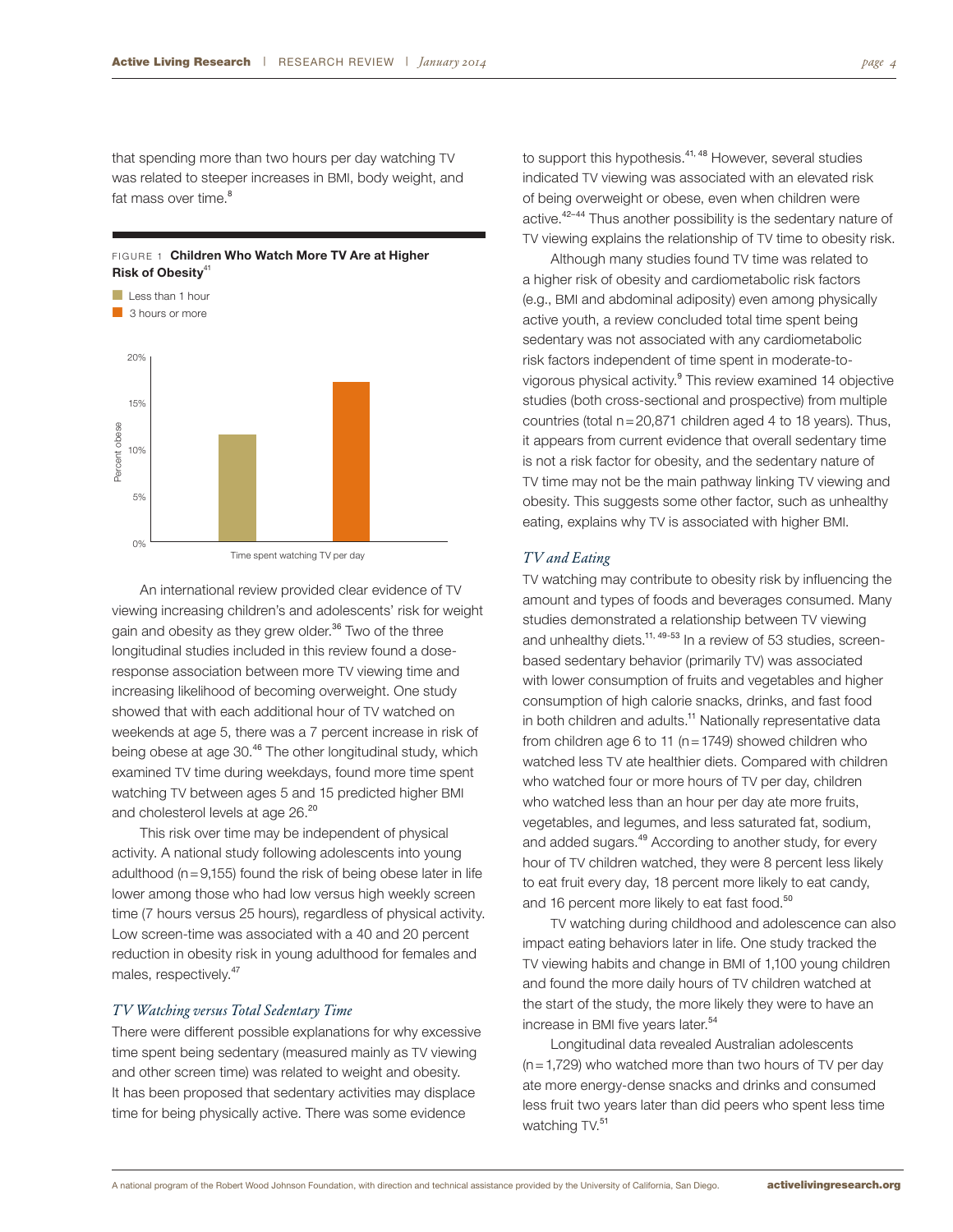Because of the consistent evidence of an association between TV and diet, it was not clear whether the eating or sedentary behavior component of TV viewing was most responsible for the obesity risk.

Findings from a longitudinal study ( $n=1,100$ ) suggested exposure to food advertising may partially account for the obesity risk associated with TV viewing. Each additional hour of commercial TV children viewed at the start of the study was significantly associated with a 0.11 increase in BMI five years later. No increase in BMI was found to be associated with watching non-commercial TV.<sup>54</sup>

#### *TV and Youth Obesity: The Reason is Unclear*

Though it is clear TV was related to unhealthy eating, no direct evidence was found showing that unhealthy eating fully explained the link between TV time and obesity. Research suggests that TV viewing could play a special role in obesity, but it is not clear whether it is the time spent being sedentary, the unhealthy eating, or a combination, that is responsible for the obesity effect.

#### Key Result 2: Children and adolescents spend an average of 6 and 8 hours per day, respectively, in sedentary behaviors, both during and outside of school.

Research shows a high prevalence of both leisure-time and overall sedentary behavior among children and adolescents. Across the country, children and adolescents spent an average of 6 and 8 hours per day, respectively, in total sedentary time as measured by electronic accelerometers worn on the waist.<sup>55</sup> Even very young children were at risk for engaging in too much sedentary behavior. The American Academy of Pediatrics (AAP) recommends 0- to 2-year olds watch no TV and that 3- to 4-year olds watch no more than two hours per day.<sup>30</sup> But a national survey of 1051 parents revealed 68 percent of children aged 0 to 2 years and 44 percent of children aged 3 to 4 years exceeded the AAP recommendations.<sup>56</sup>

Several studies using nationally representative self-reported data showed an excess of TV viewing and other screen-based leisure-time sedentary behaviors (watching videos or playing video games) among children and adolescents.<sup>7, 48, 57, 58</sup> In the largest study ( $n=68,288$ ), 17 percent of youth aged 6 to 17 years watched three or more hours of TV per day. On an average school day, 32.4 percent of adolescents watched TV for three or more hours and 31.1 percent played video games or used a computer for leisure for three or more hours.<sup>58</sup> In another large study of youth aged 6 to 17 years (n=53,562),

44 percent spent at least two hours per day watching TV or videos or playing video games.<sup>48</sup>

Smaller studies also found a high prevalence of screenbased sedentary behaviors. A survey of 8,707 children ages 2 to 15 showed 47.3 percent of children spent two or more hours daily on TV and video viewing and computer use.<sup>57</sup> And in a report conducted by the Kaiser Family Foundation (n=2,000 children aged 8 to 18 years), children spent an average of 4.5 hours watching TV, 1.5 hours using the computer, and 1.25 hours playing video games daily (Figure 2).<sup>7</sup>

#### FIGURE 2 **Average Hours Children and Adolescents Spent Daily Using Different Media in 2009**<sup>7</sup>



Analysis of national accelerometer data found total sedentary time was six hours per day among 6 to 11 year old children and eight hours daily among youth aged 16 to 19 years.<sup>55</sup> In contrast to research based on self-reports of specific behaviors, accelerometer results showed youth spent twice as much time in sedentary behaviors. The findings suggest media use accounts for only half of the overall time spent sedentary.

Key Result 3: The amount of time children and adolescents spend daily in sedentary activities, and the percentage of youths engaging in excessive sedentary time, both increased in recent years. A dramatic increase in screen time, which includes new ways to consume TV content, appears to be driving the increase in kids' sedentary time.

The amount of time children spend watching TV in its traditional format, i.e., viewing regularly scheduled programming on a TV monitor, has not increased much. A U.S. time-use survey showed children ages 9 to 12 in 2003 spent only 6 percent more time watching TV than this age group spent in 1997.<sup>59</sup> A Kaiser Family Foundation report on youth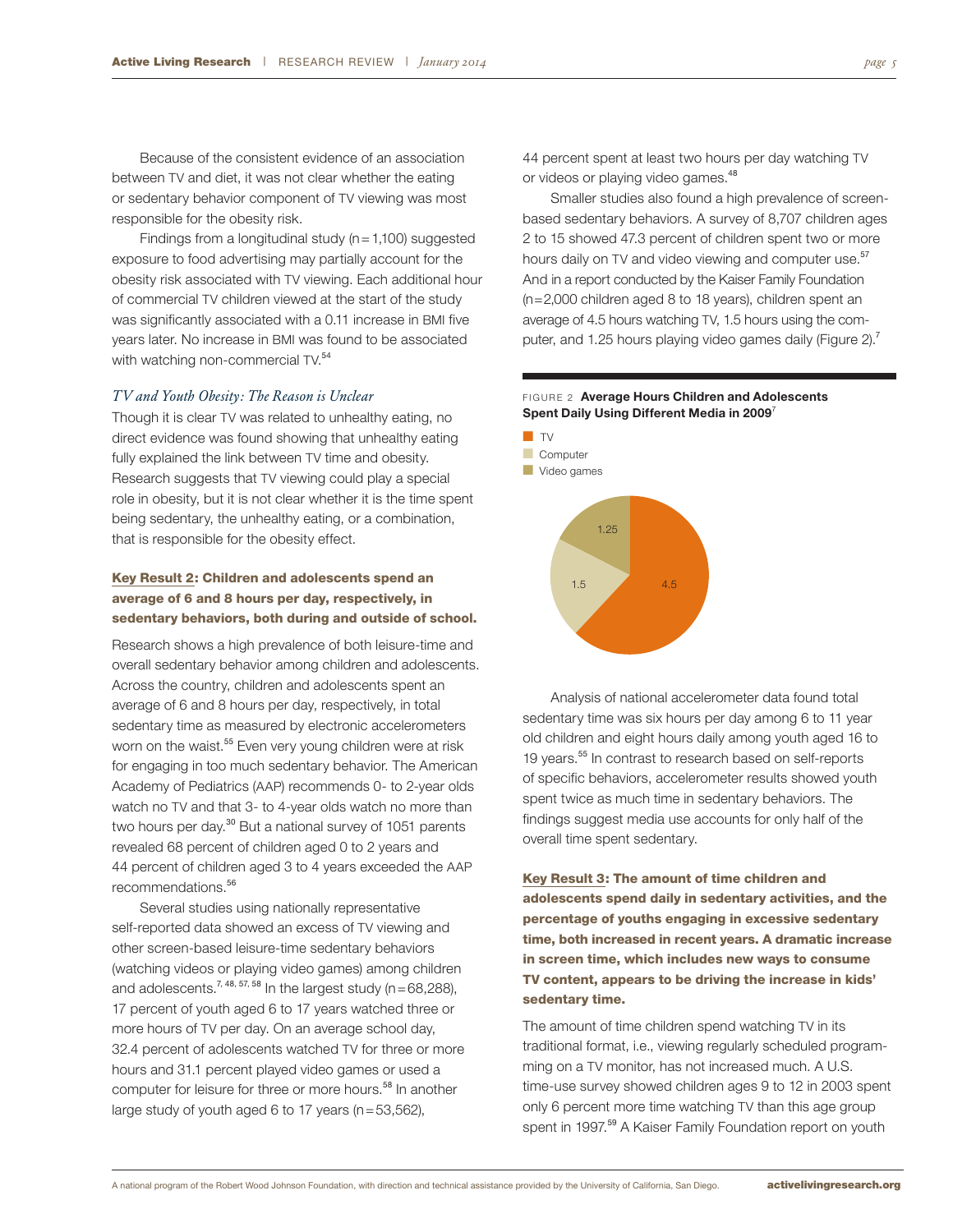ages 8 to 18 actually found a 13.5 percent *decrease* in time spent watching regularly scheduled programming on a TV set between 1999 and 2009.<sup>7</sup> However, this same report showed an increase of 18.5 percent in the amount of total TV content children consume each day during this same period, due in large part to the proliferation of various forms of new media with which to consume TV content in recent years, including laptops, tablets, and mobile phones.

This proliferation of new media forms contributed to the increase in time spent in other screen-based sedentary activities, including playing video games and recreational computer use (e.g., surfing the Internet, reading magazines / newspapers online). Between 2004 and 2009, children increased the total amount of time they spent each day playing video games (i.e., on consoles and handheld devices) by 49 percent.<sup>7</sup> The growing popularity of playing video games on mobile phones, tablets, and other handheld devices largely fueled the dramatic increase in time spent playing video games. In this same time period, the amount of time spent playing video games on handheld devices more than doubled.<sup>7</sup>

Recreational computer use was another major factor in driving up sedentary time. The average time spent each day using a computer jumped from 62 minutes in 2004 to 89 minutes in 2009—a 43.5 percent increase. Overall, total media use from 2004 to 2009 increased by 20.2 percent.<sup>7</sup> For a breakdown of increases in minutes spent in different screen-based activities, see Figure 3.

FIGURE 3 **Minutes Spent in Different Screen-Based** 



Along with increases in the amount of time children spent in screen-based sedentary activities, there has been a rise in the prevalence of children who engage in too much screen time (e.g., watching TV/videos and/or playing video games for 2 or more hours daily). According to a large national survey, the percentage of U.S. children aged 6 to 18 years who engaged in two hours daily of screen time rose from 16.4 percent in 2003 to 21.7 percent in 2007—an increase of 32 percent. $60$ 

In addition to a greater prevalence of excessive screen time, more children are engaged in sedentary forms of transportation, like being driven to school by car. Nationally, the proportion of children traveling to school in cars has more than doubled—jumping from 12 percent in 1969 to 44 percent in 2009.<sup>61</sup> The dramatic rise in children being driven to school is also evident in other countries. In the United Kingdom, the proportion of children ages 5 to 10 being driven to school increased by 59 percent (from 27% to 43%) between 1989–1991 and 2008.<sup>62</sup> Between 1971 and 2003, the percentage of 5- to 9-year olds who were driven to school nearly tripled in New South Wales, Australia.<sup>63</sup>

Key Result 4: African American children report spending more time in sedentary behaviors than do White children, and children from lower-income families report more sedentary time than children from more affluent families, but those disparities are not evident in studies based on objective measures.

Children of color and lower-income children have the highest rates of obesity.<sup>15, 64</sup> National surveys indicated these children also watched significantly more TV.<sup>7, 65</sup> In one study, White children spent 31 percent and 34 percent less time using electronic media each day than their Hispanic and African American peers, respectively.<sup>7</sup> A survey of 1,384 parents nationwide on young children's digital media use (ages 0 to 8) showed African American children spent 56 percent more minutes per day using digital media (TV/video; video games; computers; smart phones) than their White peers.<sup>66</sup> This same study found children from lower-income families spent 28 percent more minutes per day using digital media compared with children from higher-income families.

One review found higher levels of sedentary behaviors that were both screen-based (e.g., TV watching, computer use, video games), and not screen-based (e.g., talking on the phone, listening to music, studying) among non-White children.<sup>67</sup> In another review, being non-White was related to more time spent viewing TV but not to other screen-based sedentary behaviors (i.e., video games, computers).<sup>14</sup>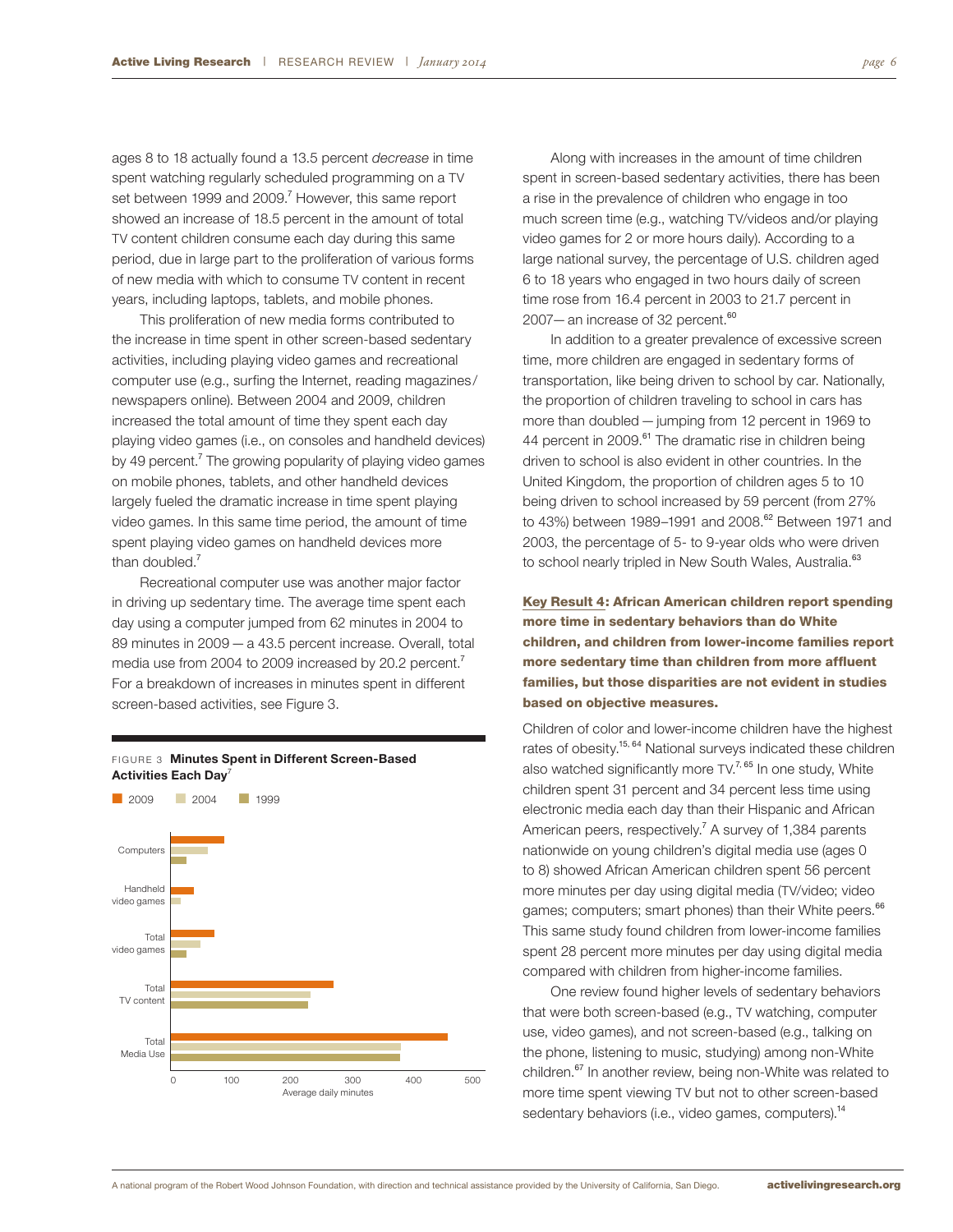When measured objectively, there was little evidence of an association between income status or race/ethnicity and time spent being sedentary. An analysis of objective NHANES data ( $n=2,531$ ) revealed a high prevalence of sedentary time across all children, with no overall disparities between racial or ethnic groups. Average daily hours spent being sedentary were 5.6 in children and 7.9 in adolescents among Whites, 5.9 in children and 8.3 in adolescents among African Americans, and 5.8 in children and 7.6 in adolescents among Mexican Americans.<sup>68</sup>

The lack of objective evidence showing disparities in total sedentary time may be due in part to a lack of data on time spent riding in a car, a sedentary activity that may be more prevalent among White and higher income children and youth whose families are more likely to own at least one vehicle than among lower-income families. An analysis of National Household Travel Data revealed students from households with no vehicles had a probability of walking or biking to school that was 16 percentage points higher than students from households with at least one vehicle.<sup>69</sup>

### Key Result 5: Older children and teens are more likely to spend more time in sedentary behaviors and to exceed recommended limits on sedentary time than younger children.

Several studies demonstrated older children and adolescents were more at risk for spending too much time in sedentary behaviors, compared with their younger peers. Surveys from 1,218 children indicated that children ages 9 to 11 engaged in 23.6 percent more screen time compared with their younger peers ages 6 to 8.<sup>70</sup> A large nationally representative study (n=17,807) found adolescents (12- to 19-year olds) were 13 percent more likely to be sedentary than young children. Seventy-four percent of adolescents spent two or more hours engaged in screen time, compared with 63.6 percent of 2- to 5-year olds.<sup>71</sup>

Similar findings were evident in three smaller crosssectional studies, also based on national data. Total sedentary time measured with accelerometers (n=6,329) revealed 16- to 19-year olds spent 33.3 percent more time being sedentary than 6- to 11-year olds.<sup>55</sup> An analysis of self-reported data (n=2,000) sponsored by the Kaiser Family Foundation found 11- to 14-year olds and 15- to 18-year olds spent 58 percent and 45 percent more time, respectively, using electronic media daily than youth ages 8 to  $10<sup>7</sup>$ 

In addition to cross-sectional differences, prospective evidence indicated as children grew older, they increased the amount of time spent being sedentary. A study of 2,516 ethnically diverse adolescents showed substantial changes among boys in the amount of time spent using a computer for leisure each week, with an increase of 33.3 percent between early to mid-adolescence and 36.5 percent from mid-to-late adolescence.<sup>72</sup> Survey data from 5,287 high school students in the United Kingdom revealed youth were more sedentary between the ages of 15 and 16 than they were between the ages of 11 and 12. There was an average increase in the hours spent watching TV and playing video or computer games each week of 2.5 hours among boys and 2.8 hours among girls.<sup>73</sup>

Increases in sedentary time continued into adulthood. A nationally representative study ( $n=13,030$ ) that followed 18 year olds as they aged revealed that 25 percent of adolescents engaged in too much screen time and continued to do so as adults. Among those who met the recommended level of screen time in adolescence, 17 percent increased their sedentary time by age 26. Furthermore, African American youth were more likely to increase their sedentary time as they entered adulthood.<sup>65</sup>

Key Result 6: The evidence on whether girls or boys are more sedentary is mixed. Objective data revealed teenage girls are more sedentary than teenage boys, but surveys indicated boys spend more time playing video games.

Objective data on school-aged children showed girls spent more time engaged in overall sedentary behaviors than did boys. In a national study based on accelerometers, females had more sedentary time than boys across different age groups. This gender gap was most pronounced in adolescents ages 16 to 19, among which females had 5.7 percent more sedentary time than their male peers.<sup>55</sup> Objective data from five European countries ( $n=686$ ) found girls spent 26 more minutes being sedentary per day than boys, a significant difference.<sup>74</sup>

In contrast, evidence on preschool-aged children for the most part did not find any gender differences. In North Carolina, accelerometer data revealed girls spent 5.2 percent more time being sedentary than boys.<sup>75</sup> But a review of 29 studies on preschool aged children from 1993 to 2009 found no clear correlation between sex and sedentary behavior. Six of these studies were based on accelerometer data.<sup>37</sup>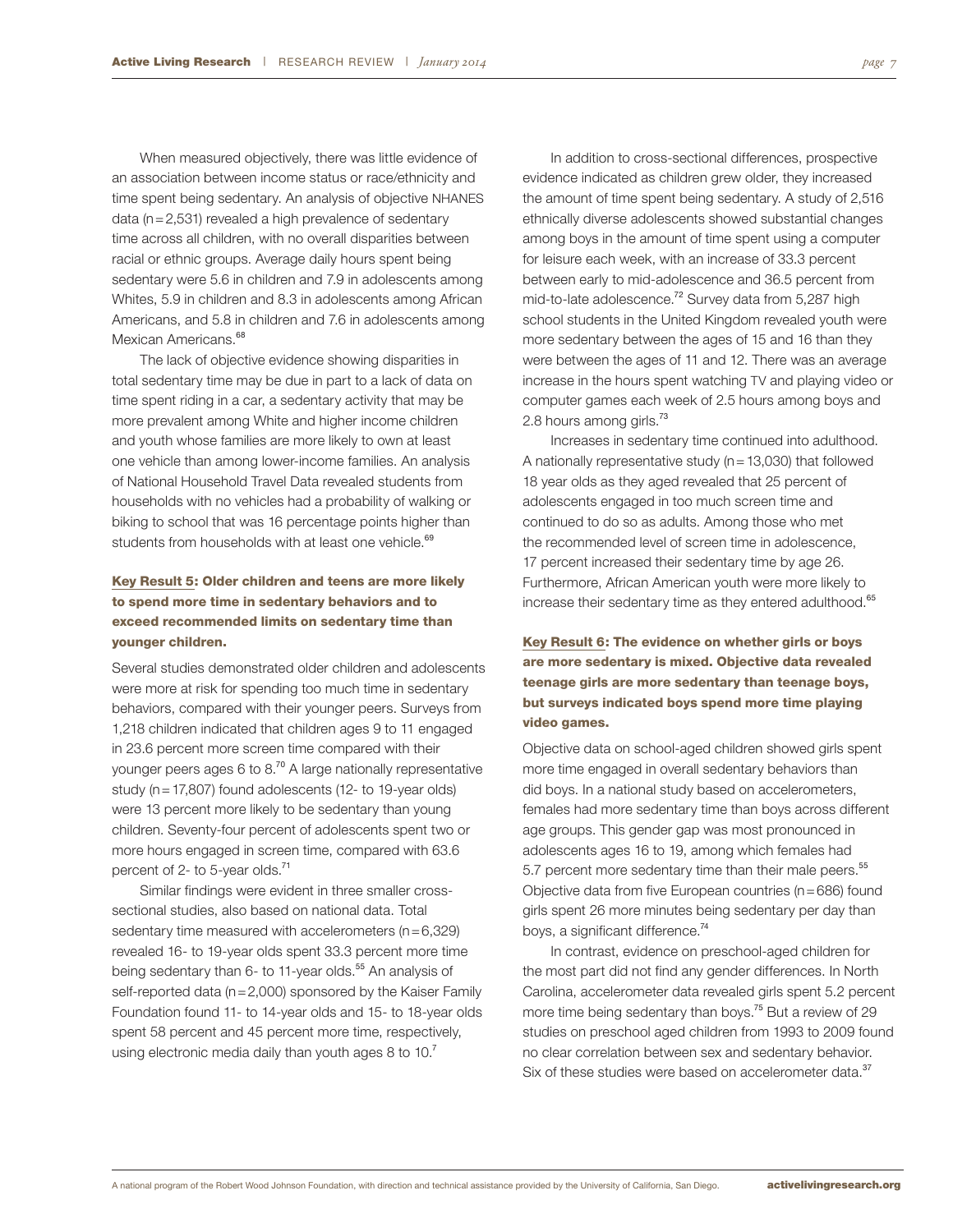Self-reported evidence, typically focused on TV viewing and other screen-based activities, generally found girls spent less time being sedentary than boys. In a large national survey (n=46,706), girls were 24 percent less likely than boys to watch TV for 3 or more hours per day.<sup>41</sup> In another national study ( $n=8,707$ ), girls were 8 percent less likely than boys to spend two or more hours engaged in screen time each day.<sup>57</sup>

Surveys showed boys spent more time than girls using computers, playing video games, and watching videos. A systematic review of 90 English-language studies on adolescents around the world revealed boys were more than three times as likely to play video games in excess of four hours weekly.<sup>76</sup> Findings from 158 high schools across the country revealed males were 32.7 percent more likely than females to spend more than three hours daily using computers in their leisure time.<sup>58</sup> In a study of 2,000 children ages 8 to 18, the amount of time boys spent playing video games was four times greater than girls.<sup>7</sup> Data on 13,293 children ages 11 to 18 in Mexico showed boys spent 12.5 percent more of their overall screen watching videos and playing video games than did girls. Also, when examining video viewing and video game playing separately from TV time, more time spent watching videos and playing video games was related to higher BMI among boys, but not girls.<sup>77</sup>

### Key Result 7: Children who do not have limits on screen time and live in homes with multiple TVs and TVs in bedrooms are at greater risk for sedentary behavior.

A sizeable body of research demonstrated associations between the home media environment and amount of time children and adolescents spent in sedentary behaviors.<sup>14, 29, 38, 78</sup> A review indicated children from households with more access to TVs or computers were more sedentary, and children in homes with rules and limitations on screen time were less sedentary.<sup>29</sup> Two other reviews found children who have a TV in the bedroom had a higher prevalence of TV viewing.<sup>14, 38</sup>

Across the country, youth living in homes where the TV was on most of the time were at greater risk of being sedentary.<sup>7</sup> According to one survey (n=2,000), children and adolescents living in homes where the TV was left on most of the time spent nearly twice as much time watching TV than did youth in homes where the TV was on little to none of the time.<sup>7</sup> In another study ( $n = 1,051$ ), children ages 3 to 4 living in households where the TV was on constantly were twice as likely to watch more than two hours of TV per day than their peers living in homes where the TV was not on all

the time.<sup>56</sup> When parents imposed rules limiting media use, children averaged 29 percent less time exposed to media than their peers without such parental rules.<sup>56</sup>

According to one national survey, nearly half of children ages 6 to 17 had a television in their rooms, with an even higher prevalence among African American, Hispanic, and low-income families (Figure 4).<sup>79</sup>





TVs were also common in the bedrooms of infants and toddlers. In a national survey of 1,384 parents, 29 percent of children ages 6 to 23 months, and 44 percent of children ages 2 to 4 years, had a TV in their bedrooms.<sup>66</sup> This survey also found lower-income families were more than twice as likely than affluent ones to have TVs in their children's bedrooms.

Having TVs in bedrooms was associated with more screen time among children<sup>42, 80</sup> and adolescents.<sup>7, 38</sup> A national survey of 8- to 18-year olds found those with TVs in their bedrooms watched 56 percent more TV daily compared with peers without TVs in their bedrooms.<sup>7</sup>

Children with TVs in their bedrooms had a greater likelihood of being overweight. Nationally, children with TVs in their bedrooms were 44 percent more likely to be overweight compared with peers without bedroom TVs. This association existed regardless of amount of time spent viewing TV.<sup>79</sup> A smaller cross-sectional study (n=2,343) found children ages 9 to 12 with TVs in their rooms were 32 percent more likely to be overweight, regardless of how often they watched TV or movies or used the internet.<sup>81</sup>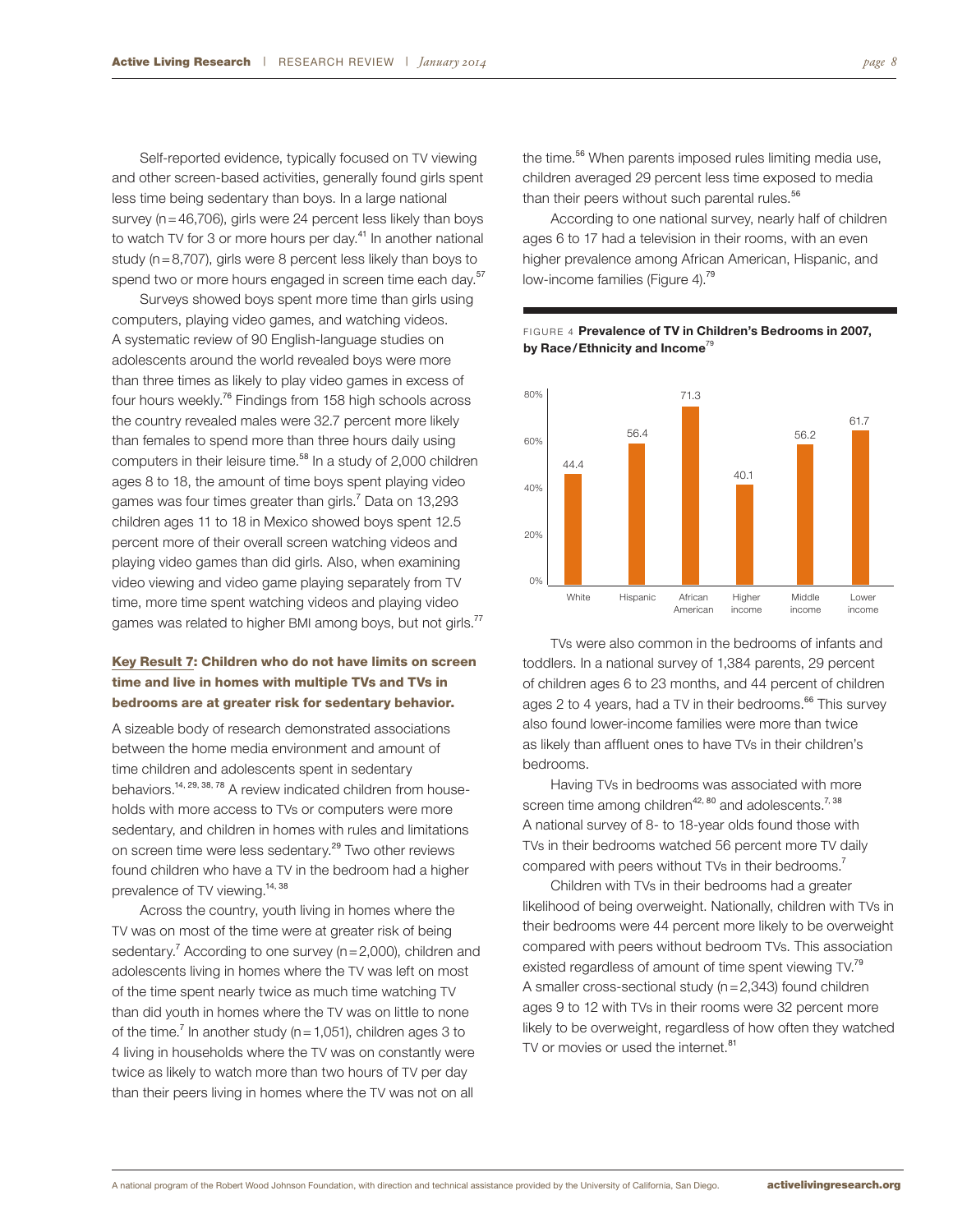#### CONCLUSIONS AND POLICY IMPLICATIONS

More and more young people are spending an excessive amount of time in sedentary behaviors. On average, children and teens spend 6 to 8 hours per day watching TV, playing video games, and using computers. Relatively strong evidence links TV viewing with obesity, as well as increased fat mass, higher BMI,<sup>8, 12, 14</sup> and decreased academic achievement.<sup>8, 20</sup> Other types of sedentary behavior, particularly using new media devices (e.g., cell phones, laptops, tablets) appear to be on the rise among children and teens<sup>7</sup> but have not been related to risk for obesity.

Strategies for reducing the amount of time young people spend in sedentary behaviors include targeted interventions and policies that support walking, biking, and active play in schools and communities.

- $\blacksquare$  Schools are the most common setting for delivering educational messages and curricula intended to reduce time children spend watching TV at home.<sup>13, 82, 83</sup> Such interventions have proven effective at reducing TV time among children, but these interventions typically do not specify which physical activities should replace sedentary time.<sup>82</sup>
- $\blacksquare$  Electronic TV monitoring devices are the most effective way to limit children's TV time.<sup>84</sup> Little is known about interventions that effectively reduce sedentary time occurring outside of the home (i.e., in preschool, in school, or during car travel).<sup>14</sup>
- $\blacksquare$  Pilot research has shown adjustable sit/stand desks that allow children to stand during school time are a promising way to reduce sedentary time among elementary school children. 82, 83
- $\blacksquare$  Neighborhoods, parks, and schools can help children and their families be more active and reduce sedentary time by providing safe, appealing, and convenient places to walk, bike, and play. For example, children are more physically active when they live in neighborhoods perceived as being free of crime,<sup>85</sup> and that have sidewalks and destinations, such as parks, $86$  schools, and shops, within walking distance.<sup>87</sup> Being able to walk or bike to school can help counteract sedentary time spent riding in a car and contribute up to 26 percent of a child's daily recommended physical activity.<sup>88</sup> Parks in particular encourage physical activity, especially when they are safe,<sup>88</sup> and contain trails and playgrounds.<sup>87</sup> Access to programs and facilities, including ball fields and schoolyards, after school hours,<sup>90, 91</sup> can also help kids be more physically active.

#### FUTURE RESEARCH NEEDS

- $\blacksquare$  There is a need to develop improved definitions, measures and cut-off points for determining levels of excessive sedentary time.
- $\blacksquare$  More evidence is needed on the health impacts of TV viewing and overall sedentary time on children and youth. This evidence could inform the development of new recommendations with clearer guidelines for what constitutes acceptable versus excessive sedentary behavior.
- $\blacksquare$  Research needs to clarify how much of TV's negative health impacts are due to TV's impact on eating, sedentary behavior, or both.
- **n** Future studies need to assess TV viewing using objective measures. New measurement technologies should be able to achieve this goal.
- **n** Most studies of sedentary behavior rely on self-reports (i.e., surveys). More research is needed to evaluate the validity and reliability of self-report instruments.
- $\blacksquare$  The most commonly studied sedentary behaviors among youth are TV viewing, video games, and other recreational screen-based activities. Additional research should also examine other sedentary behaviors, including sitting time during school, socializing with friends, and riding in a car. Future studies can use a combination of movement and physiological sensors to provide an overall estimate of time spent in sedentary behaviors.
- $\blacksquare$  More research is needed to evaluate the effectiveness of interventions designed to reduce sedentary behavior, particularly among racial and ethnic minority children and other youth at greatest risk of being sedentary.
- $\blacksquare$  The presence of TVs in children's bedrooms is related to overweight and obesity. More knowledge is needed on why families have TVs in children's rooms in order to develop interventions to change this practice.

**Prepared by** Deborah W. Lou, PhD, Active Living Research

**Peer review provided by** Susan B. Sisson, PhD, CHES, HFS, University of Oklahoma and Marc A. Adams, PhD, MPH, Arizona State University

**Suggested Citation** Lou, D. Sedentary Behaviors and Youth: Current Trends and the Impact on Health. San Diego, CA: Active Living Research; 2014. Available at *www.activelivingresearch.org*.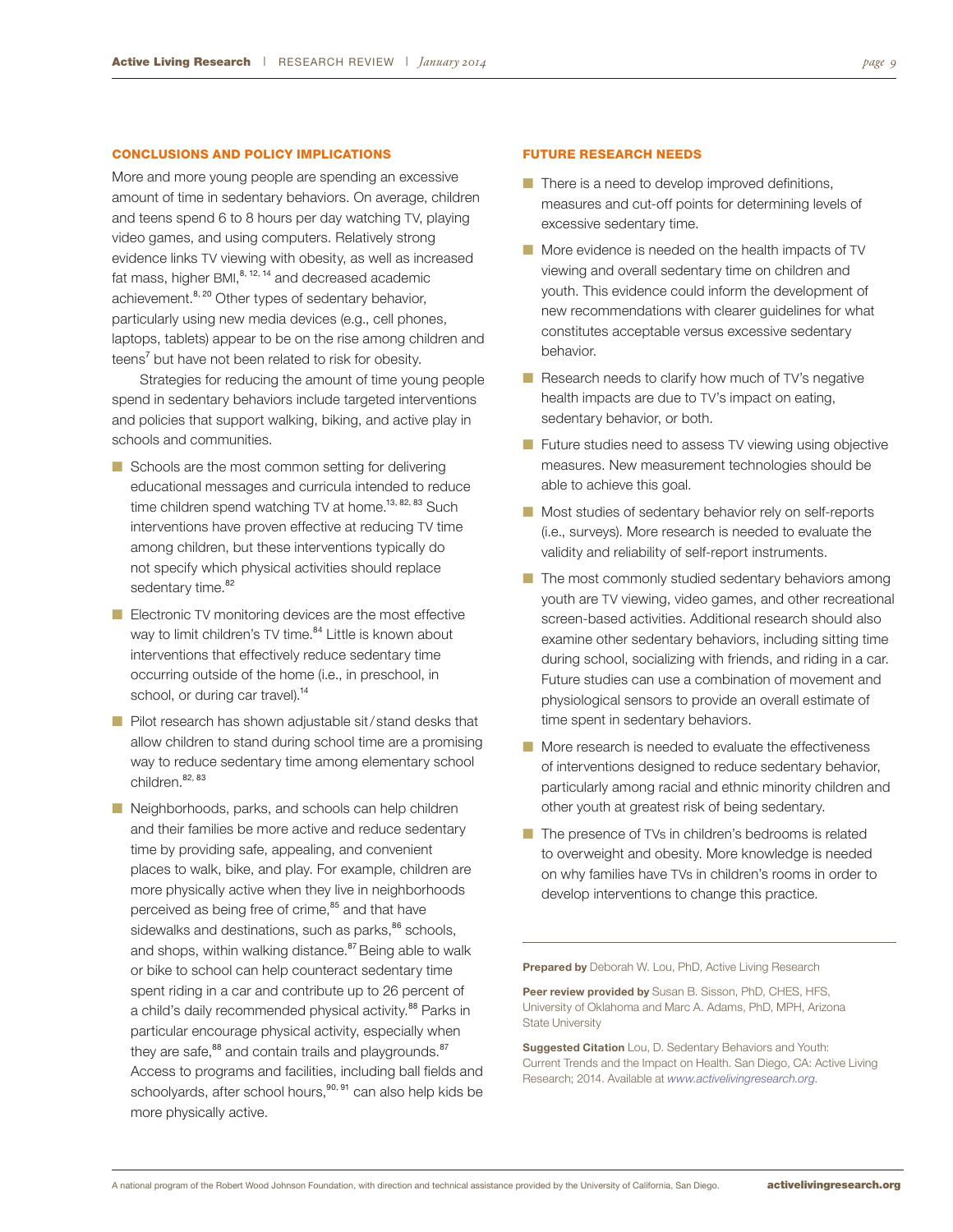#### **REFERENCES**

- 1 Troiano RP, Berrigan D, et al. Physical activity in the United States measured by accelerometer. *Medicine & Science In Sports & Exercise* 2008; 40(1):181–188.
- 2 Hamilton MT, Hamilton DG, Zderic TW. Role of low energy expenditure and sitting in obesity, metabolic syndrome, type 2 diabetes, and cardiovascular disease. *Diabetes.* 2007; 56:2655–2667.
- 3 Bergouignan A, Rudwill F, Simon C, Blanc S. Physical inactivity as the culprit of metabolic inflexibility: Evidence from bed-rest studies. *[J](http://www.ncbi.nlm.nih.gov/pubmed/21836047%22 %5Co %22Journal of applied physiology (Bethesda, Md. : 1985).) Appl Phys.* 2011; 111(4):1201-10. doi: 10.1152/japplphysiol.00698.2011. Epub 2011 Aug 11.
- 4 Stephens BR, Granados K, Zderic TW, Hamilton MT, Braun B. Effects of 1 day of inactivity on insulin action in healthy men and women: interaction with energy intake. *Metabolism.* Jul 2011; 60(7):941–949.
- 5 Dunstan DW, Barr EL, Healy GN, et al. Television viewing time and mortality: the Australian Diabetes, Obesity and Lifestyle Study (AusDiab). *Circulation*. 2010; 121(3):384–91. Epub 2010/01/13.
- 6 Katzmarzyk PT, Church TS, Craig CL, Bouchard C. Sitting time and mortality from all causes, cardiovascular disease, and cancer. *Med Sci Sports Exerc.* 2009; 41(5):998–1005. Epub 2009/04/07.
- 7 Rideout VJ, Foehr UG, Roberts DF. Generation M2: media in the lives of 8- to 18-year-olds. A Kaiser Family Foundation Study. January 2010.
- 8 Tremblay MS, LeBlanc AG, Kho ME, Saunders TJ, Larouche R, Colley RC. Systematic review of sedentary behaviour and health indicators in school-aged children and youth. *Int J Behav Nutr Phys Act*. 2011 Sep 21; 8:98. doi: 10.1186/1479-5868-8-98.
- 9 Ekelund U, Brage S, Froberg K, et al. TV viewing and physical activity are independently associated with metabolic risk in children: the European Youth Heart Study. *PLoS medicine*. 2006; 3(12):e488.
- 10 Mark AE, Janssen I. Relationship between screen time and metabolic syndrome in adolescents. *J Public Health* (Oxford, England). 2008; 30(2):153–60.
- 11 Pearson N, Biddle SJ. Sedentary behavior and dietary intake in children, adolescents, and adults: a systematic review. *Am J Prev Med*. 2011; 41(2):178–188.
- 12 te Velde SJ, van Nassau F, Uijtdewilligen L, van Stralen MM, Cardon G, De Craemer M. Energy balance-related behaviours associated with overweight and obesity in preschool children: a systematic review of prospective studies. *Obes Reviews.* 2012; 13(S1): S56–S74.
- 13 The Obesity Prevention Source. Harvard School of Public Health Website. Available at: *[www.hsph.harvard.edu/obesity-prevention](http://www.hsph.harvard.edu/obesity-prevention-source/obesity-causes/television-and-sedentary-behavior-and-obesity/%22 %5Cl %22TV-Viewing-and-Childhood-Obesity)[source/obesity-causes/television-and-sedentary-behavior-and](http://www.hsph.harvard.edu/obesity-prevention-source/obesity-causes/television-and-sedentary-behavior-and-obesity/%22 %5Cl %22TV-Viewing-and-Childhood-Obesity)[obesity/#TV-Viewing-and-Childhood-Obesity](http://www.hsph.harvard.edu/obesity-prevention-source/obesity-causes/television-and-sedentary-behavior-and-obesity/%22 %5Cl %22TV-Viewing-and-Childhood-Obesity)*. Accessed online August 22, 2013.
- 14 Salmon J, Tremblay JS, Marshall SJ, Hume C. Health risks, correlates, and interventions to reduce sedentary behavior in young people. *Am J Prev Med.* 2011; 41(2):197–206.
- 15 Ogden CL, Carroll MD, Kit BK, Flegal KM. Prevalence of obesity and trends in body mass index among US children and adolescents, 1999–2010. *J Am Med Assoc.* 2012; 307(5):483–490.
- 16 Freedman DS, Zuguo M, Srinivasan SR, Berenson GS, Dietz WH. Cardiovascular risk factors and excess adiposity among overweight children and adolescents: the Bogalusa heart study. *[J Pediatr](http://www.ncbi.nlm.nih.gov/pubmed/17188605%22 %5Co %22The Journal of pediatrics.)*. 2007; 150(1):12–17.e2.
- 17 Li C, Ford ES, Zhao G, Mokdad AH. Prevalence of pre-diabetes and its association with clustering of cardiometabolic risk factors and hyperinsulinemia among US adolescents: NHANES 2005–2006. *Diabetes Care* 2009; 32:342–347.
- 18 The Surgeon General's Vision for a Healthy and Fit Nation. Rockville (MD): Office of the Surgeon General (US) 2010. *[www.ncbi.nlm.nih.gov/](http://www.ncbi.nlm.nih.gov/books/NBK44660/) [books/NBK44660/](http://www.ncbi.nlm.nih.gov/books/NBK44660/)*. Accessed November 21, 2012.
- 19 Dietz WH. Overweight in childhood and adolescence. *New England J Med*. 2004; 350:855–857.
- 20 Hancox RJ, Milne BJ, Poulton R. Association between child and adolescent TV viewing and adult health: a longitudinal birth cohort study. *Lancet*. 2004; 364:257–262.
- 21 Lopes L, Santos R, Pereira B, Lopes VP. Associations between sedentary behavior and motor coordination in children. *Am J Hum Biol.* 2012; 24: 746–752. doi: 10.1002/ajhb.22310.
- 22 Gopinath B, Hardy LL, Baur LA, Burlutsky G, Mitchell P. Physical activity and sedentary behaviors and health-related quality of life in adolescents. *Pediatrics* 2012; 130; e167-e174. Available at: *[http://](http://pediatrics.aapublications.org/content/130/1/e167.full.html) [pediatrics.aapublications.org/content/130/1/e167.full.html](http://pediatrics.aapublications.org/content/130/1/e167.full.html)*. Accessed November 21, 2012.
- 23 Buchowski MS, Sun M. Energy expenditure, television viewing, and obesity. *Int J Obes Rel Metab.* 1996; 20:236–244.
- 24 Epstein LH, Roemmich JN. Reducing sedentary behavior: role in modifying physical activity. *Exer Sport Sci Rev.* 2001; 29(3):103–108.
- 25 Sedentary Behaviour Research Network. Standardized use of the terms "sedentary" and "sedentary behaviours". *Appl Physiol Nutr Metab.* 2012; 37: 540–542.
- 26 Sternfeld B and Goldman-Rosas L. A systematic approach to selecting an appropriate measure of self-reported physical activity or sedentary behavior. *J Phys Act Health.* 2012 Jan; 9 Suppl 1.
- 27 Pettee Gabriel KK, Morrow JR, Woolsey A-LT. Framework for physical activity as a complex and multidimensional behavior. *J Phys Act Health.* 2012 Jan; 9 Suppl 1:S11–8.
- 28 Troiano RP, Pettee Gabriel KK, Welk GJ, Owen N, and Sternfeld B. Reported physical activity and sedentary behavior: Why do you ask? *J Phys Act Health.* 2012 Jan; 9 Suppl 1.
- 29 Pate R, O'Neill J, Lobelo F. The evolving definition of "sedentary." *Exerc Sport Sci Rev*. 2008.
- 30 American Academy of Pediatrics. Committee on Public Education. Children, Adolescents, and Television. *Pediatrics.* 2001; 107(2):423–426.
- 31 Active Start: A Statement of Physical Activity Guidelines for Children From Birth to Age 5, 2nd Edition. Available at: *[www.aahperd.org/naspe/](http://www.aahperd.org/naspe/stan) [standards/nationalguidelines/activestart.cfm](http://www.aahperd.org/naspe/stan)*. Accessed July 23, 2013.
- 32 Tremblay MS, Leblanc AG, Carson V, et al. Canadian sedentary behaviour guidelines for the early years (aged 0–4 years). *Appl Physiol Nutr Metab*. 2012; 37(2):370–91.
- 33 Hamilton MT, Hamilton DG, Zderic TW. Role of low energy expenditure and sitting in obesity, metabolic syndrome, type 2 diabetes, and cardiovascular disease. *Diabetes.* 2007; 56:2655–2667.
- 34 Bowles HR. Measurement of active and sedentary behaviors: closing the gaps in self-report methods. *J Phys Act Health.* 2012 Jan; 9 Suppl 1.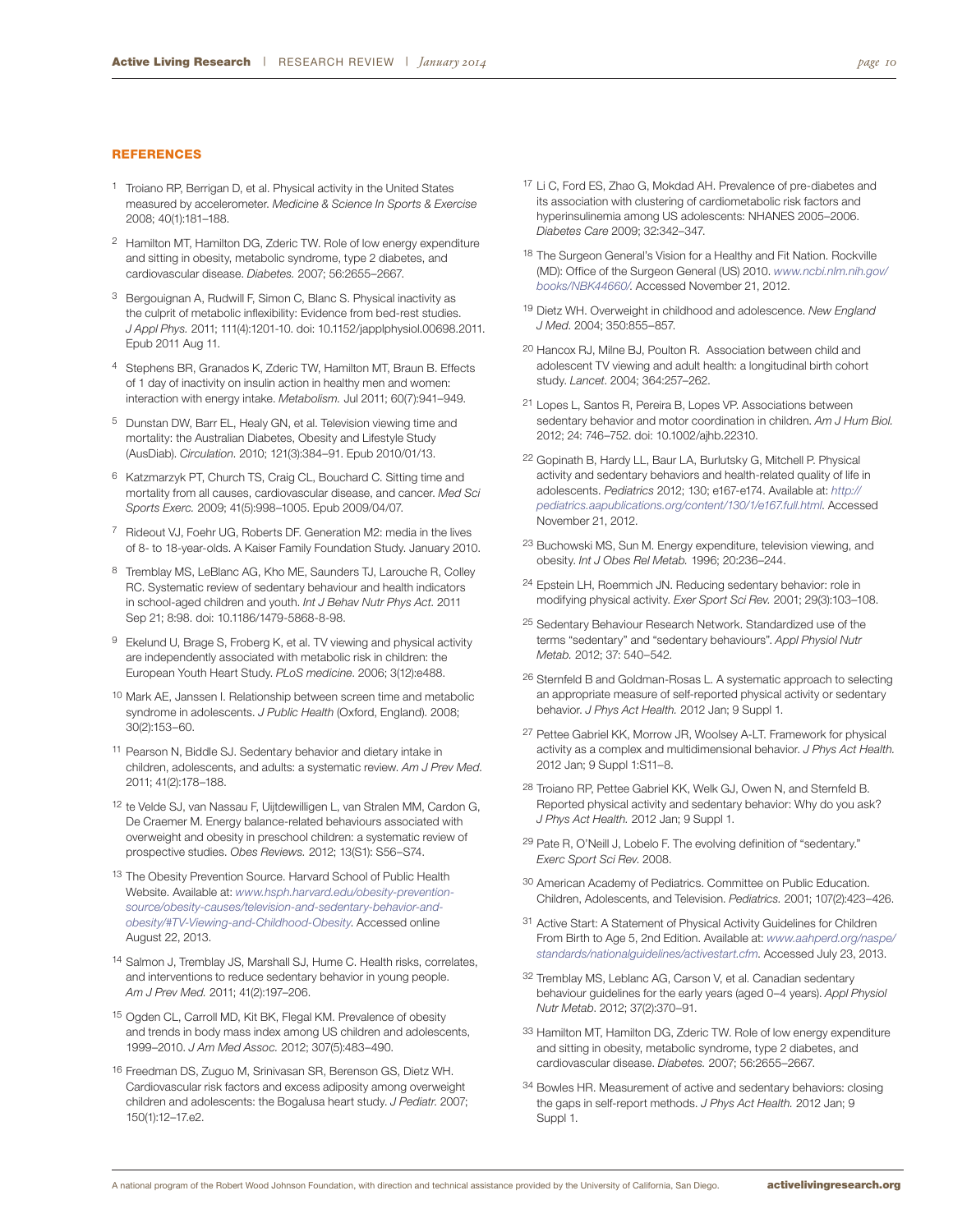- 35 Barr-Anderson DJ, Sisson SB. Media use and sedentary behavior in adolescents: what do we know, what has been done and where do we go? *Adolesc Med*. 2012; 023(2012):511-28.
- 36 Sedentary Behaviour and Obesity Expert Working Group. Sedentary Behaviour and Obesity: Review of the Current Scientific Evidence. 2010. Department of Health's Cross Government Obesity Unit (United Kingdom).
- 37 Hinkley T, Salmon J, Okely AD, Trost SG. Correlates of sedentary behaviours in preschool children: a review. *Int J Behav Nutr Phys Act*. 2010; 7:66. Available at: *www.ijbnpa.org/content/7/1/66*. Accessed February 9, 2013.
- 38 De Craemer M, De Decker E, De Bourdeaudhuij I, Vereecken C, Deforche B, Manios Y. Correlates of energy balance-related behaviours in preschool children: a systematic review. *Obes Rev.* 2012; 13(S1), 13–28.
- 39 Ekelund U, Luan J, Sherar LB, Esliger DW, Griew P, Cooper A. Moderate to vigorous physical activity and sedentary time and cardiometabolic risk factors in children and adolescents. *JAMA.* 2012; 307(7):704-712.
- 40 Physical Activity Guidelines for Americans, 2008. US Department of Health and Human Services. Available at: *[www.health.gov/](http://www.health.gov/paguidelines/guidelines/) [paguidelines/guidelines/](http://www.health.gov/paguidelines/guidelines/)*. Accessed October 7, 2013.
- 41 Singh GK, Kogan MD, Van Dyck PC, Siahpush M. Racial/ethnic, socioeconomic, and behavioral determinants of childhood and adolescent obesity in the United States: analyzing independent and joint associations. *Annals of Epidem.* 2008; 18(9): 682-695.
- 42 Jackson DM, Djafarian K, Stewart J, et al. Increased television viewing is associated with elevated body fatness but not with lower total energy expenditure in children. *Am J Clin Nutr.* 2009; 89:1031–6.
- 43 Rey-López J, Ruiz JR, Vicente-Rodríguez G, et al. Physical activity does not attenuate the obesity risk of TV viewing in youth. *Pediatr Obes.* 2012; 7:240–50.
- 44 Carson V, Janssen I. Volume, patterns, and types of sedentary behavior and cardio-metabolic health in children and adolescents: a cross-sectional study. *BMC Public Health.* 2011; 11:274.
- 45 Dodor BA, Shelley MC, Hausafu CO. Adolescents' health behaviors and obesity: Does race affect this epidemic? *Nutr Res Pract.* 2010; 4(6): 528-524. doi: 10.4162/nrp.2010.4.6.528.
- 46 Viner RM, Cole TJ. Television viewing in early childhood predicts adult body mass index. *J Pediatr.* 2005; 147(4):429-35.
- 47 Boone JE, Gordon-Larsen P, Adair LS, Popkin BM. Screen time and physical activity during adolescence: longitudinal effects on obesity in young adulthood. *Int J Beh Nut Phys Act*. 2007; 4:26. Available at: *www.ijbnpa.org/content/4/1/26*. Accessed on February 2, 2013.
- 48 Sisson SB, Broyles ST, Baker BL, Katzmarzyk PT. Screen time, physical activity, and overweight in U.S. youth: national survey of children's health 2003. *J Adolesc Health*. 2010 Sep; 47(3):309-11. doi: 10.1016/j.jadohealth.2010.02.016. Epub 2010 Apr 28.
- 49 Sisson SB, Shay CM, Broyles ST, Leyva M. Television-viewing time and dietary quality among US children and adults. *Am J Prev Med* 2012; 43(2):196-200. Epub 2012/07/21.
- 50 Lipsky LM, Iannotti RJ. Associations of television viewing with eating behaviors in the 2009 health behaviour in school-aged children study. *Arch Pediatr Adolesc Med*. 2012; 166(5):465-72. doi: 10.1001/ archpediatrics.2011.1407.
- 51 Pearson N, Ball K, Crawford D. Mediators of longitudinal associations between TV viewing and eating behaviours in adolescents. *Int J Behav Nutr Phys Act.* 2011; 8(23). doi:10.1186/1479-5868-8-23.
- 52 Matheson DM, Killen JD, Wang Y, Varady A, Robinson TN. Children's food consumption during television viewing. *Am J Clin Nutr.* 2004; 79: 1088–94.
- 53 Barr-Anderson DJ, Larson NI, Nelson MC, Neumark-Sztainer D, Story M. Does television viewing predict dietary intake five years later in high school students and young adults? Int J Behav Nutr Phys Act. 2009; 6(7). Available at: *[www.ijbnpa.org/content/6/1/7](http://www.ijbnpa.org/content/6/1/7)*. Accessed on February 25, 2013.
- 54 Zimmerman FJ, Bell JF. Associations of TV content type and obesity in children. *[Am J Public Health](http://www.ncbi.nlm.nih.gov/pubmed/20019313%22 %5Co %22Associations of television content type and obesity in children)*. 2010; 100:334–40.
- 55 Matthews CE, Chen KY, Freedson PS, Buchowski MS, Beech BM, Pate RR. Amount of time spent in sedentary behaviors in the United States, 2003-2004. *Am J of Epidemiol.* 2008; 167:875-881.
- 56 Vandewater EA, Rideout VJ, Wartella EA, Huang X, Lee JH, Shim MS. Digital childhood: electronic media and technology use among infants, toddlers, and preschoolers. *Pediatrics.* 2007; 119: e1006-e1015. Available at: *http://pediatrics.aappublications.org/content/119/5/e1006. full.html*. Accessed November 21, 2012.
- 57 Sisson SB, Church TS, Martin CK, et al. Profiles of sedentary behavior in children and adolescents: the US National Health and Nutrition Examination Survey, 2001-2006. *Int J Pediatr Obes.* 2009; 4:353–9.
- 58 Eaton DK, Kann L, Kinchen S, Shanklin S, Flint KH, Hawkins J. Youth risk behavior surveillance–United States, 2011. *[MMWR Surveill Summ.](http://www.ncbi.nlm.nih.gov/pubmed/22673000%22 %5Co %22Morbidity and mortality weekly report. Surveillance summaries (Washington, D.C. : 2002).)* 2012 Jun 8; 61(4):1–162.
- 59 Hofferth SL. Changes in American children's time—1997 to 2003. *Electron Int J Time Use Res*. 2009 6(1): 26–4. Available at: *[www.ncbi.nlm.nih.gov/pmc/articles/PMC2939468/pdf/nihms](ih.gov/pmc/articles/PMC2939468/pdf/nihms175487.pdf) [175487.pdf](ih.gov/pmc/articles/PMC2939468/pdf/nihms175487.pdf)*. Accessed March 20, 2013.
- 60 Sisson SB, Broyles ST, Brittain D, Short K. Obesogenic behaviors in U.S. children across geographic regions from 2003-2007. *Open J Prev Med*. 2011; 1(2):25 33. Available at: *[www.scirp.org/journal/OJPM/](http://www.scirp.org/j)*. Accessed March 10, 2013.
- 61 How children get to school: school travel patterns from 1969 to 2009. National Center for Safe Routes to School 2011 report. Available at: *[www.saferoutesinfo.org/program-tools/NHTS-school-travel-1969-2009](http://www.saferoutesinfo.org/program-tools/NHTS-school-travel-1969-2009)*. Accessed on October 7, 2013.
- 62 UK Office for National Statistics. Social trends no. 40. London: Palgrave Macmillan, 2010:280.
- 63 van der Ploeg HP, Merom D, Corpuz G, Bauman AE. Trends in Australian children traveling to school 1971–2003: burning petrol or carbohydrates? *Prev Med*. 2008; 46:60–2.
- 64 Centers for Disease Control. Obesity Prevalence among Low-Income, Preschool-Aged Children—United States, 1998-2008. MMWR *Morb Mortal Wkly Rep*. 2009; 58(28):769–73.
- 65 Gordon-Larsen P, Nelson MC, Popkin BM. Longitundinal physical activity and sedentary behavior trends: Adolescence to adulthood. *Am J Prev Med*. 2004; 27(4):277–83.
- 66 Zero to Eight: Children's media use in America. Fall 2011. Common Sense Media. Available at: *www.commonsensemedia.org/research/ zero-eight-childrens-media-use-america*. Accessed February 30, 2013.